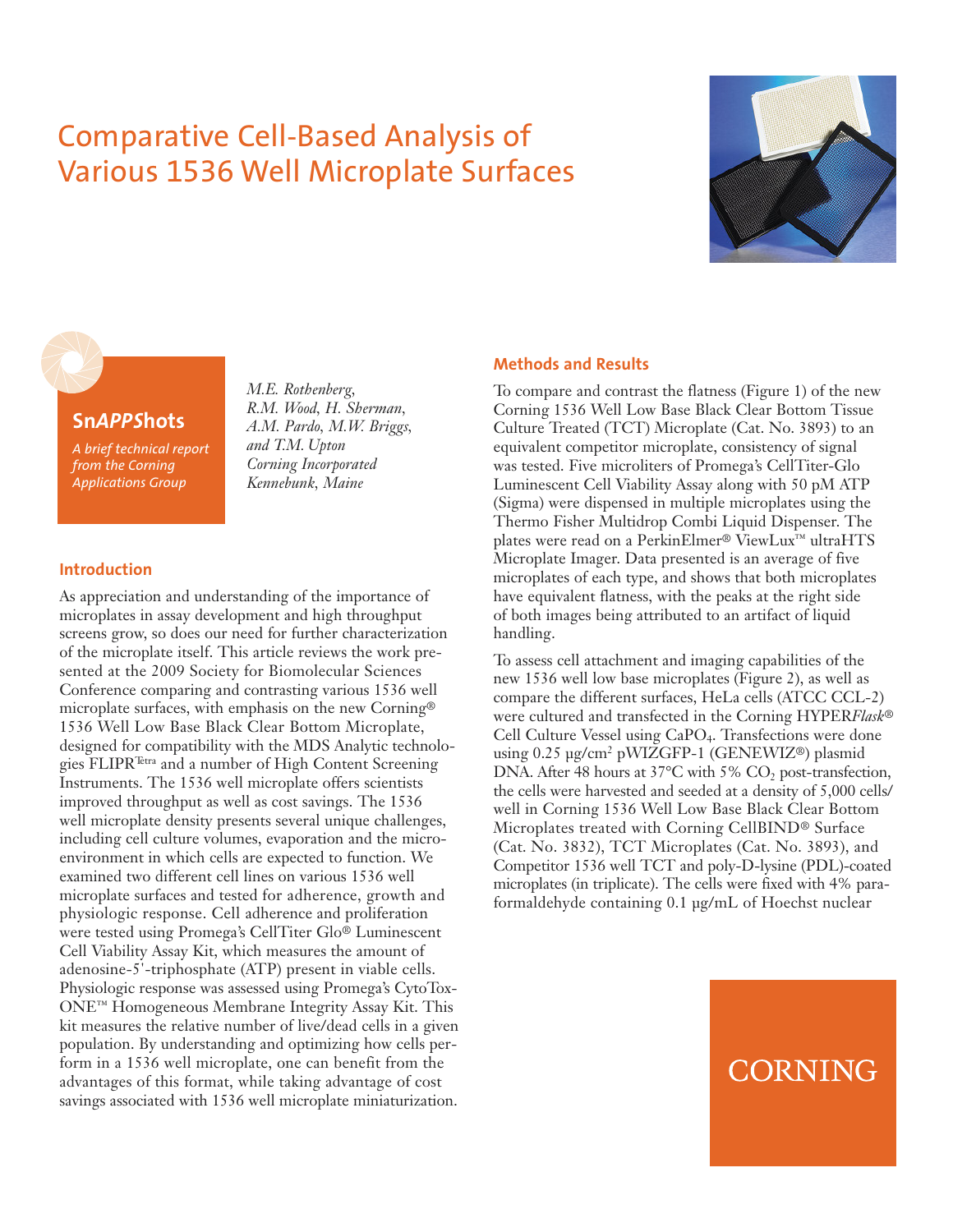

**Figure 1.** Surface maps of luminescent signal across Corning® 1536 Well Low Base TCT Microplate (A) and Competitor low base TCT microplate (B). Comparable plate flatness and CVs for both A (%CV = 6.4) and B (%CV = 7.2) were observed. The apparent right edge variation in signal is an artifact of the liquid handling instrumentation. Data represent  $n = 5$  microplates.

stain (Invitrogen Cat. No. 34580) and examined under 10x magnification using the Thermo Fisher Cellomics ArrayScan HCS reader. All liquid handling was done using the Thermo Fisher Multidrop Combi Liquid Dispenser. Data collected and presented in Figure 2A and 2B show that the Corning TCT 1536 Well Microplates performed as well as the competitor TCT brand and Corning CellBIND® Surface (Figure 2C) performed comparably to the competitor's PDL microplate (Figure 2D).

To examine microplate performance in both a luminescence and fluorescence based assay, 5/9 M 13/8 Alpha (ATCC CRL-10154™) and MDCKII/MDR1 (Dr. Piet Borst Netherlands Cancer Institute) cells were seeded at a density of 3,000 cells/well the evening prior to performing the assays into Corning (Corning CellBIND Surface and TCT) and competitor microplates. Micrographs were taken using an Olympus inverted microscope with a 10x objective. To compare overall cell growth on the different 1536 well surfaces, 5 µL of Promega's CellTiter-Glo (G7571) reagent were added to the appropriate wells +/- cells and incubated in the dark for 10 minutes at room temperature. The experiment was done in triplicate. To measure cell function on the different microplate surfaces, a live/dead assay was performed using the CytoTox-ONE Assay Kit from Promega (G7891). One microliter of 0.1% Triton X-100 (Sigma) was added to wells +/- cells and incubated for 10 minutes at room temperature, after which 4 µL of the CytoTox One Reagent were added and incubated for another 10 minutes under the same conditions in the dark. Both assays were read using the Perkin Elmer® ViewLux™ ultraHTS Microplate Imager. Data presented in Figure 3A demonstrates



**C. Corning CellBIND Surface D. Competitor-2 (PDL)**

**Figure 2.** pWIZGFP-transfected HeLa cells were seeding at a density of 5,000 cells/well into: (A) Corning 1536 Low Base TCT Microplate, (B) Competitor-1 low base TCT microplate, (C) Corning CellBIND Surface 1536 Well Low Base Black Clear Microplate, and (D) Competitor-2 1536 PDL microplates and stained with Hoechst nuclear stain. 10x images were captured on the ArrayScan and Hoechst nuclear stained cells (blue) were superimposed with GFP fluorescing cells (green).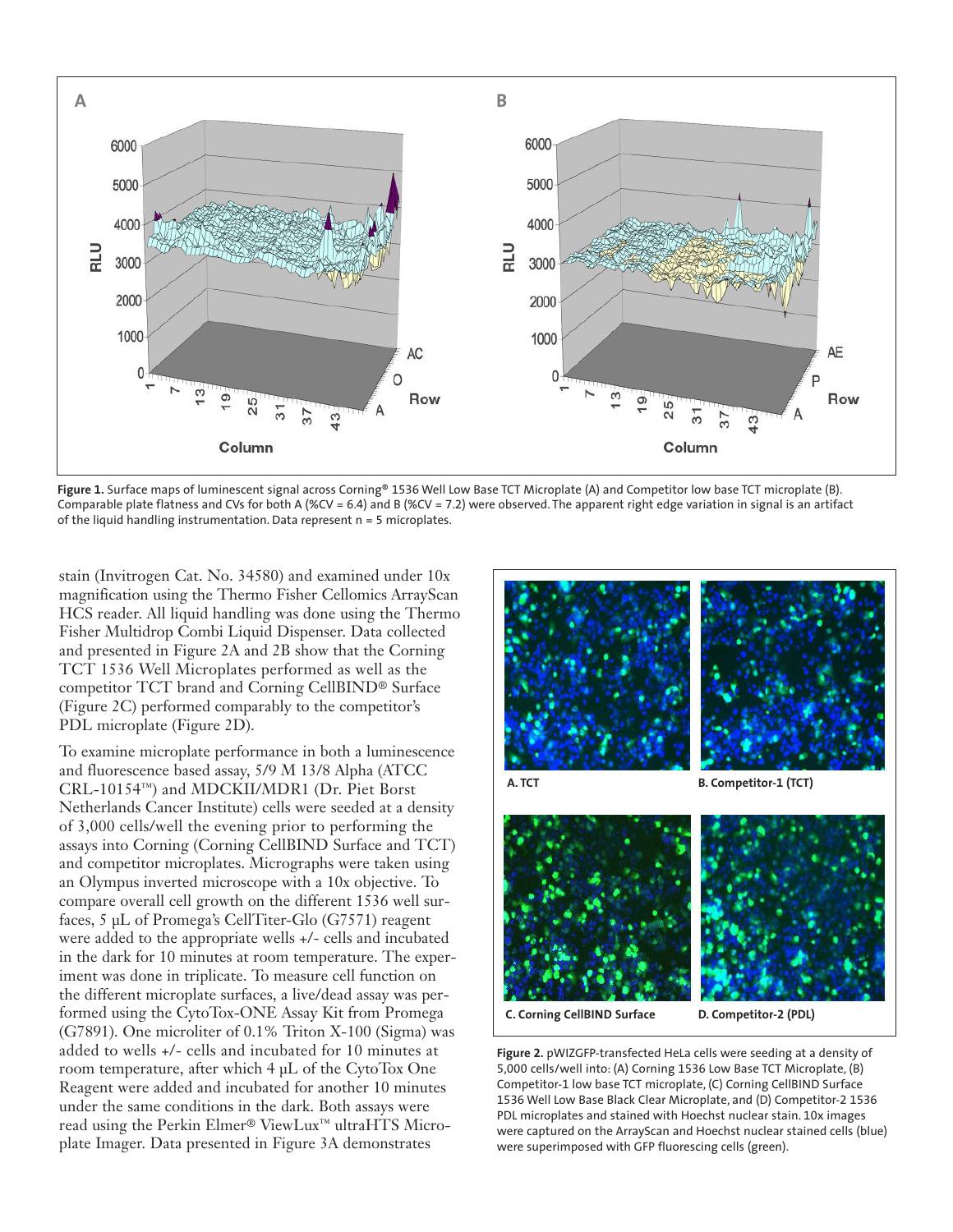

|                                                    | S:N | $Max - Min$ |
|----------------------------------------------------|-----|-------------|
| Corning TCT                                        | 113 | 2995        |
| Competitor-1 (TCT)                                 | 128 | 3800        |
| Corning <sup>®</sup> CellBIND <sup>®</sup> Surface | 181 | 4547        |
| Competitor-2 (PDL)                                 | 140 | 4280        |
|                                                    |     |             |



|                          | S:N | Max - Min |
|--------------------------|-----|-----------|
| <b>Corning TCT</b>       | 25  | 2648      |
| Competitor-1 (TCT)       | 25  | 2793      |
| Corning CellBIND Surface | 26  | 3477      |
| Competitor-2 (PDL)       | 30  | 3586      |



**Figure 3.** 5/9 M 13/8 Alpha and MDCKII/MDR1 cells were seeded at 3,000 cells/well and analyzed using Promega's CellTiter Glo Luminescent Kit (A) and Promega's CytoTox One fluorescent assay after addition of 0.1% Triton X-100 (B). Data represented an n = 3 microplates. Figure 3C shows 10x micrographs of both cell lines on the different microplate surfaces.